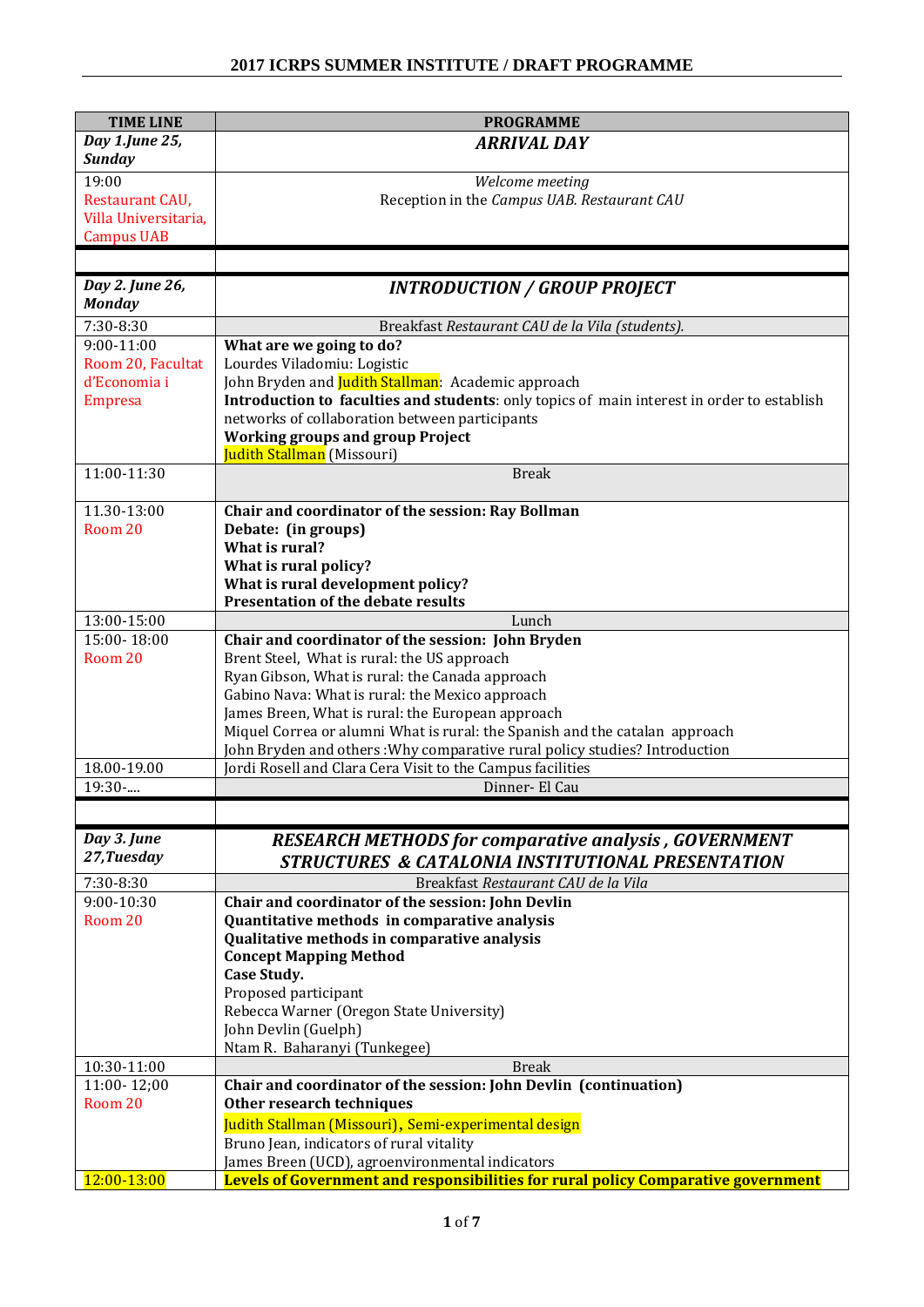## **2017 ICRPS SUMMER INSTITUTE / DRAFT PROGRAMME**

| <b>TIME LINE</b>               |                                                        | <b>PROGRAMME</b>                          |                                                                      |                                                  |                   |
|--------------------------------|--------------------------------------------------------|-------------------------------------------|----------------------------------------------------------------------|--------------------------------------------------|-------------------|
| Room 20                        | systems                                                |                                           |                                                                      |                                                  |                   |
|                                | <b>Judith Stallman</b>                                 |                                           |                                                                      |                                                  |                   |
|                                |                                                        | Special consideration to the Spanish case |                                                                      |                                                  |                   |
| 13:00-14:30                    |                                                        |                                           | Lunch - Buffet UAB                                                   |                                                  |                   |
| 14.30-18:30                    |                                                        | Catalonia institutional presentation      |                                                                      |                                                  |                   |
| Sala de Graus,                 | <b>Time</b>                                            | <b>Name</b>                               | <b>Affiliation</b>                                                   | <b>Title</b>                                     |                   |
| Facultat                       | 15:00-15:30                                            | Eduard                                    | <b>FMR</b>                                                           | Main Catalonia agricultural facts                |                   |
| d'Economia i<br><b>Empresa</b> |                                                        | Trepat/Marc                               |                                                                      |                                                  |                   |
|                                | 15:30-16:00                                            | Costa<br>Roser                            | <b>ICTA</b>                                                          |                                                  |                   |
|                                |                                                        |                                           |                                                                      | Rurality and natural environment<br>in Catalonia |                   |
|                                | 16:00-16:20                                            | Maneja<br>Coffe break                     |                                                                      |                                                  |                   |
|                                | 16:20-16:50                                            | Marc                                      | <b>GRAF</b>                                                          | The importance of forests areas                  |                   |
|                                |                                                        | Castellnou                                |                                                                      | in Catalonia and its management:                 |                   |
|                                |                                                        |                                           |                                                                      | the forest fire prevention                       |                   |
|                                | 16:50-17:05                                            | Marc Riera                                | <b>FMR</b>                                                           |                                                  |                   |
|                                | 17:05-17:30                                            | Debate                                    |                                                                      |                                                  |                   |
|                                | 17:30-18:30                                            | Meritxell                                 | Minister<br>of                                                       | Institutional closing                            |                   |
|                                |                                                        | Serret                                    | Agriculture                                                          |                                                  |                   |
|                                |                                                        |                                           | Livestock, Fisheries                                                 |                                                  |                   |
|                                |                                                        |                                           | Food<br>and<br>of                                                    |                                                  |                   |
|                                |                                                        |                                           | Catalonia                                                            |                                                  |                   |
| 18.30-19:00                    | A glass o cava                                         |                                           |                                                                      |                                                  |                   |
| 19:30-                         |                                                        |                                           | Dinner- El Cau                                                       |                                                  |                   |
| Day 4. June 28,                |                                                        |                                           |                                                                      |                                                  |                   |
| Wednesday                      | FIELD TRIP PRIORAT: LOCAL PRODUCTS, RURAL RENAISSANCE, |                                           |                                                                      |                                                  |                   |
|                                | <b>CULTURAL HERITAGE AND LANDSCAPE</b>                 |                                           |                                                                      |                                                  |                   |
| $7:30 - 8:30$                  |                                                        |                                           | Breakfast Restaurant CAU de la Vila                                  |                                                  |                   |
|                                | Day 4                                                  | <b>Topics</b>                             | <b>Schedule</b>                                                      |                                                  | <b>Presenters</b> |
|                                | (Wednesday,                                            |                                           |                                                                      |                                                  |                   |
|                                | <b>June 28)</b>                                        |                                           |                                                                      |                                                  |                   |
|                                | 7:00-7:30                                              |                                           | <b>Breakfast</b>                                                     |                                                  |                   |
|                                | 8:00                                                   |                                           | Departure from UAB                                                   |                                                  |                   |
|                                | $8:00-10:00$                                           |                                           | Campus UAB to Gratallops (Priorat)                                   |                                                  |                   |
|                                | 10:00-11:00                                            | Local products                            | <b>Gratallops</b>                                                    |                                                  | Eloi              |
|                                |                                                        | Quality                                   | Visit Cooperativa de Gratallops (Vínicola                            |                                                  | Guinjoan          |
|                                |                                                        | products                                  | del Priorat)                                                         |                                                  |                   |
|                                |                                                        | Enotourism /                              |                                                                      |                                                  |                   |
|                                |                                                        | Wine tourism                              |                                                                      |                                                  |                   |
|                                | 11:00-11,30                                            |                                           | <b>Gratallops</b>                                                    |                                                  |                   |
|                                | 11.30-12:00                                            |                                           | Coffe break<br>Gratallops to Escaladei                               |                                                  | Eloi              |
|                                |                                                        |                                           |                                                                      |                                                  | Guinjoan          |
|                                | 12:00-13:00                                            | Cultural                                  | Escaldei                                                             |                                                  | Eloi              |
|                                |                                                        | landscape                                 | Meeting with Roser Vernet / Pau Sabaté                               |                                                  | Guinjoan          |
|                                |                                                        | Rural tourism                             | (coordinators of Associació Prioritat,                               |                                                  |                   |
|                                |                                                        | Sustainable                               | organization that promotes 'Priorat-                                 |                                                  |                   |
|                                |                                                        | development                               | Montsant-Siurana Mediterranean                                       |                                                  |                   |
|                                |                                                        |                                           |                                                                      |                                                  |                   |
|                                |                                                        |                                           |                                                                      |                                                  |                   |
|                                |                                                        |                                           | mosaic' to be inscribed on the World                                 |                                                  |                   |
|                                |                                                        |                                           | Heritage List of UNESCO                                              |                                                  |                   |
|                                | 13:00-13:30                                            |                                           | Gratallops to Cornudella de Montsant                                 |                                                  |                   |
|                                | 13:30-15,30                                            | Local products                            | <b>Cornudella de Montsant</b>                                        |                                                  | Miquel            |
|                                |                                                        | Quality                                   | Wine test and meeting with Jaume Giral<br>owner of Celler Ronadelles |                                                  | Correa            |
|                                |                                                        | products<br>Enotourism /                  | Lunch Restaurant la Serra                                            |                                                  |                   |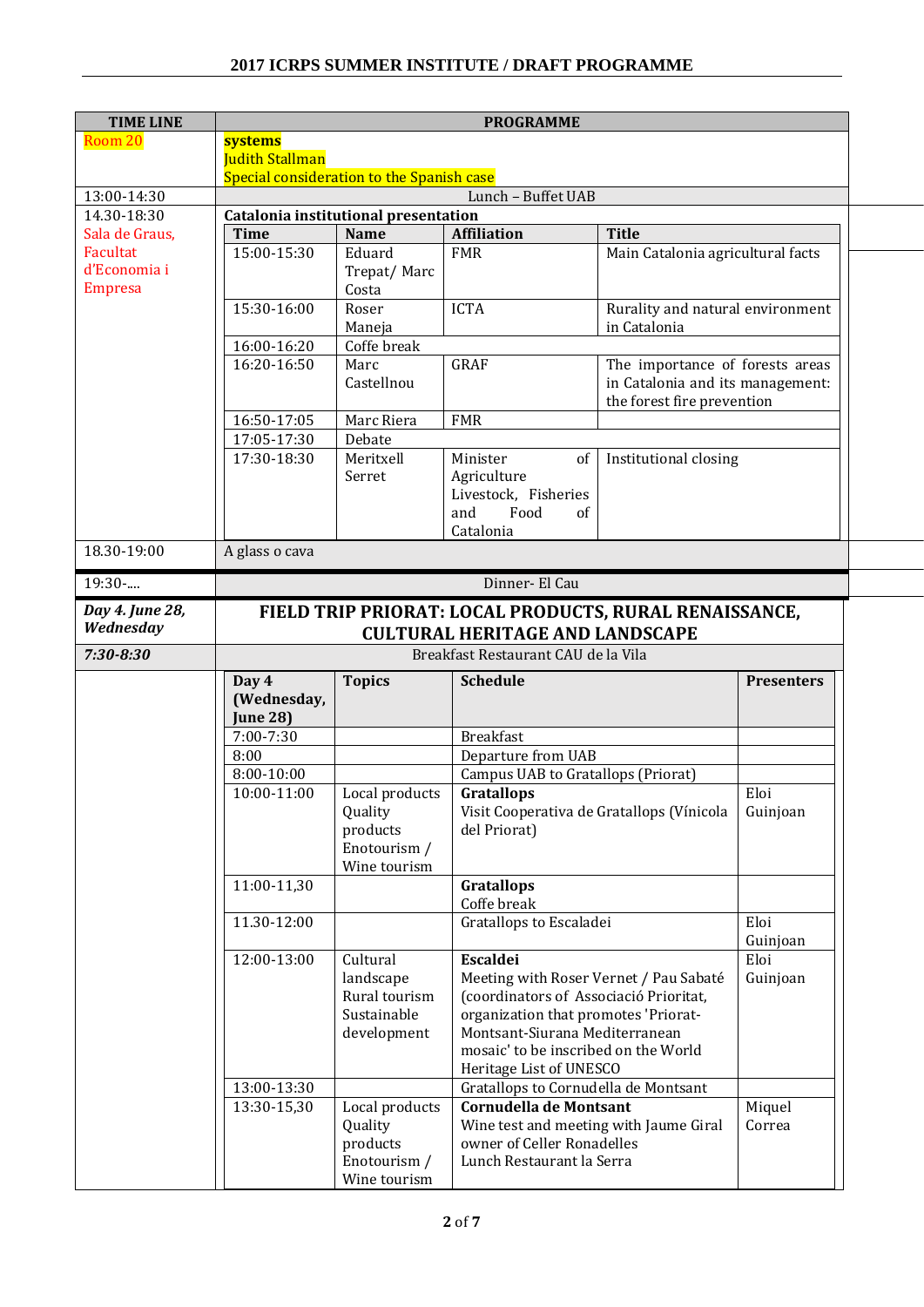| <b>TIME LINE</b> | <b>PROGRAMME</b> |                 |                                                                                                                                                                     |        |
|------------------|------------------|-----------------|---------------------------------------------------------------------------------------------------------------------------------------------------------------------|--------|
|                  | 15:30-16:00      |                 | Cornudella to Siurana                                                                                                                                               |        |
|                  | 16:00-17:00      | Rural tourism   | <b>Siurana</b>                                                                                                                                                      | Miquel |
|                  |                  | Diversification | Meeting with Toni & Mariona (escalada)<br>specialized rural tourism/<br>diversification<br>Meeting with Montse Sola,<br>dinamitzadora, Parc Natural del<br>Montsant | Correa |
|                  | $16:00-17:00$    |                 | <b>Siurana</b>                                                                                                                                                      | Miquel |
|                  |                  |                 | Visit to Siurana                                                                                                                                                    | Correa |
|                  | 18:00-20:00      |                 | Siurana to Campus UAB                                                                                                                                               |        |
| 20:00            |                  |                 | Arrival and Dinner Restaurant CAU de la Vila                                                                                                                        |        |

| Day 5. June 29, | <b>CLIMATE CHANGE, GOVERNANCE AND FOOD SOVEREIGNTY</b>                                  |
|-----------------|-----------------------------------------------------------------------------------------|
| Thursday        |                                                                                         |
| $7:00 - 8:00$   | Breakfast Restaurant CAU de la Vila                                                     |
| 9:00-10:30      | Chair and coordinator of the session: Jordi Rosell                                      |
| Room 20         | <b>Debriefing session (Priorat)</b>                                                     |
|                 | Yancy Vaillant                                                                          |
|                 | Environment and climate change: climate change and wine                                 |
|                 | Robert Save (IRTA)                                                                      |
|                 | James Breen (UCD)                                                                       |
|                 | Gabino Nava-Bernal (UAEMex)                                                             |
| 10:30-11:00     | Thierno Thiam (Tuskegee)<br><b>Break</b>                                                |
| $11:00-13:00$   | Chair and coordinator of the session Brent S. Steel                                     |
| Room 20         | Governance at local level (participation)                                               |
|                 | Brent S. Steel The Rural - Rural Local governments                                      |
|                 | Bruno Jean Local governance                                                             |
| 13:00-15:00     | Lunch: Buffet UAB                                                                       |
| 15:00-19.00     | Chair and coordinator of the session: Philip Loring                                     |
| Room 20         | Food governance and sovereignty                                                         |
|                 | Marta Ribera (UVIC)                                                                     |
|                 | Feliu Lopez-Gelats (UVIC)                                                               |
|                 | Philip Loring                                                                           |
|                 | John Devlin (Guelph) - Local food, Community Supported Agriculture, Organic Agriculture |
| 20:00           | Victoria Soldevila (URV), Food regimes<br>Dinner Restaurant CAU de la Vila              |
|                 |                                                                                         |
|                 |                                                                                         |
| Day 6. June 30, | <b>ENTREPRENEURSHIP</b>                                                                 |
| Friday          |                                                                                         |
| 7:30-8:30       | Breakfast Restaurant CAU de la Vila                                                     |
| 9:00-10:30      | Chair and coordinator of the session: Yancy Vaillant                                    |
| Room 20         | Entrepreneurship                                                                        |
|                 | Yancy Vaillant                                                                          |
|                 | Bruno Jean Innovation in rural regions                                                  |
| 10:30-11:00     | <b>Break</b>                                                                            |
| 11:00-13:00     | Chair and coordinator of the session: Yancy Vaillant                                    |
| Room 20         | Rural policies to support entrepreneurship                                              |
|                 | Bill Ashton: Community Future programme and other Canadian initiatives                  |
|                 | Francesca Regoli (UNIBO), Leader programme                                              |
|                 | Other programmes and policies                                                           |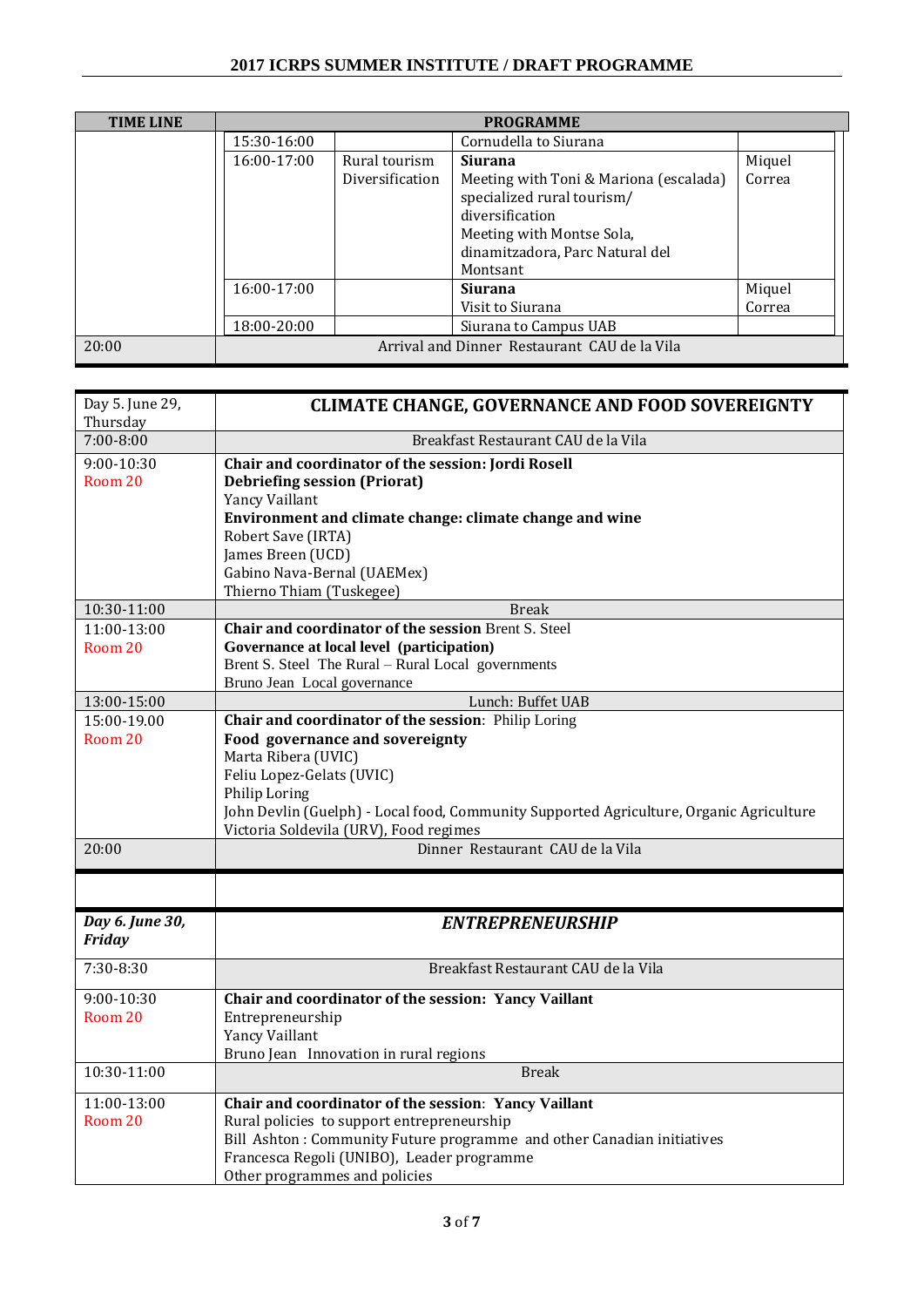| <b>TIME LINE</b> | <b>PROGRAMME</b>                                                |                                            |                                                                                            |                   |
|------------------|-----------------------------------------------------------------|--------------------------------------------|--------------------------------------------------------------------------------------------|-------------------|
| 13:00-20:00      | FIELD TRIP MOIANES: AGROFOOD, CULTURAL HERITAGE, ORGANIC        |                                            |                                                                                            |                   |
|                  | AGRICULTURE, TOURISM, PERIURBAN AREA                            |                                            |                                                                                            |                   |
|                  |                                                                 | <b>Topics</b>                              | <b>Schedule</b>                                                                            | <b>Presenters</b> |
|                  | 13:00                                                           |                                            | Departure from UAB                                                                         |                   |
|                  | 13:00-                                                          |                                            | Campus UAB to Moia (Moianes)                                                               |                   |
|                  | 14:00                                                           |                                            | Lunch at the Bus                                                                           |                   |
|                  | 14:00-                                                          | Agrofood                                   | Moià                                                                                       | Karen             |
|                  | 15.00                                                           | Cultural                                   | Session in the Consorci Moianès/ Consell                                                   | Hoberg            |
|                  |                                                                 | heritage<br>Governance                     | comarcal<br>• Introduction of the territory (Consorci) 15 min.                             |                   |
|                  |                                                                 | at local level                             | • Presentation Ecomuseum (Consorci) 15 min.                                                |                   |
|                  |                                                                 |                                            | • Local pasta production (Natureco) 15 min.                                                |                   |
|                  | $15:00-$                                                        | Agrofood                                   | Moià                                                                                       | Karen             |
|                  | 16:00                                                           | industry                                   | Visit "La Moianesa": tour in the factory (owner)                                           | Hoberg            |
|                  |                                                                 | Organic                                    | with participation of Jaume Illa if possible                                               |                   |
|                  |                                                                 | agriculture                                |                                                                                            |                   |
|                  | $16:00 -$                                                       |                                            | Moià                                                                                       |                   |
|                  | 17:45                                                           |                                            | Visit to Natureco (20-30 min with some tasting of                                          |                   |
|                  |                                                                 |                                            | typical products)                                                                          |                   |
|                  | 17:45-                                                          |                                            | Moia to Castellterçol                                                                      |                   |
|                  | 18:15<br>$18:15-$                                               | Cultural                                   |                                                                                            | Karen             |
|                  | 19;30                                                           | heritage                                   | Castellterçol<br>Old wool washing place (10 min walk) "Rentador                            | Hoberg            |
|                  |                                                                 | Preindustrial                              | de llanes"                                                                                 |                   |
|                  |                                                                 | patrimony                                  | Ancient house "Esplugues" with visit and                                                   |                   |
|                  |                                                                 | Periurban                                  | explanation of resources of traditional self                                               |                   |
|                  |                                                                 | areas                                      | sufficiency living (25 min walk)                                                           |                   |
|                  |                                                                 | Tourism                                    | Ice wells "Ginebreda" (25 min walk)                                                        |                   |
|                  |                                                                 |                                            | Possibilities for dinner: La Granota, La Fabrega,                                          |                   |
|                  |                                                                 |                                            | Fonda de St. Quirze de Safaja, somewhere in the                                            |                   |
|                  |                                                                 |                                            | Vallès?                                                                                    |                   |
|                  | 18:00-<br>20:00                                                 |                                            | to Campus UAB                                                                              |                   |
|                  |                                                                 |                                            |                                                                                            |                   |
|                  |                                                                 |                                            |                                                                                            |                   |
| Day 7. July 1,   |                                                                 |                                            | TERRITORIAL APPROACH & TOURISM                                                             |                   |
| <b>Saturday</b>  |                                                                 |                                            |                                                                                            |                   |
| 7:30-8:30        |                                                                 |                                            | Breakfast at Restaurant CAU de la Vila                                                     |                   |
| 9:00-10:30       |                                                                 |                                            | Debriefing session by Victoria Soldevila / Karen Hoberg                                    |                   |
| Room 20          |                                                                 | <b>Territorial approach</b>                |                                                                                            |                   |
|                  |                                                                 |                                            | Chair and coordinator of the session: John Bryden                                          |                   |
|                  | Francesca Regoli (UNIBO) Territorial capital assets             |                                            |                                                                                            |                   |
|                  |                                                                 |                                            | John Bryden: Rural economic performance and the new politics / dynamics in rural area      |                   |
|                  |                                                                 |                                            | Mikaël Akimowicz, Impact of farmland policies on farmers' investment decision-making in    |                   |
|                  | peri-urban areas                                                |                                            |                                                                                            |                   |
| 10:30-11:00      | <b>Break</b>                                                    |                                            |                                                                                            |                   |
| 11:00-13:00      |                                                                 | <b>Territorial approach (continuation)</b> |                                                                                            |                   |
| Room 20          |                                                                 |                                            | Chair and coordinator of the session: John Bryden                                          |                   |
|                  | Phil Loring territory and rural development in isolated regions |                                            |                                                                                            |                   |
|                  |                                                                 | Gemma Francès, Rural tourism               |                                                                                            |                   |
| 13:00-15:00      |                                                                 |                                            | Toni Fuller, The Fallacy of Tourism as a Rural Development Solution<br>Lunch at UAB Buffet |                   |
| 15:00-16:30      |                                                                 | Chair and coordinator of the session       |                                                                                            |                   |
| Room 20          |                                                                 | <b>Working time for Group project</b>      |                                                                                            |                   |
| 16:30-17:00      |                                                                 |                                            | <b>Break</b>                                                                               |                   |
|                  |                                                                 |                                            |                                                                                            |                   |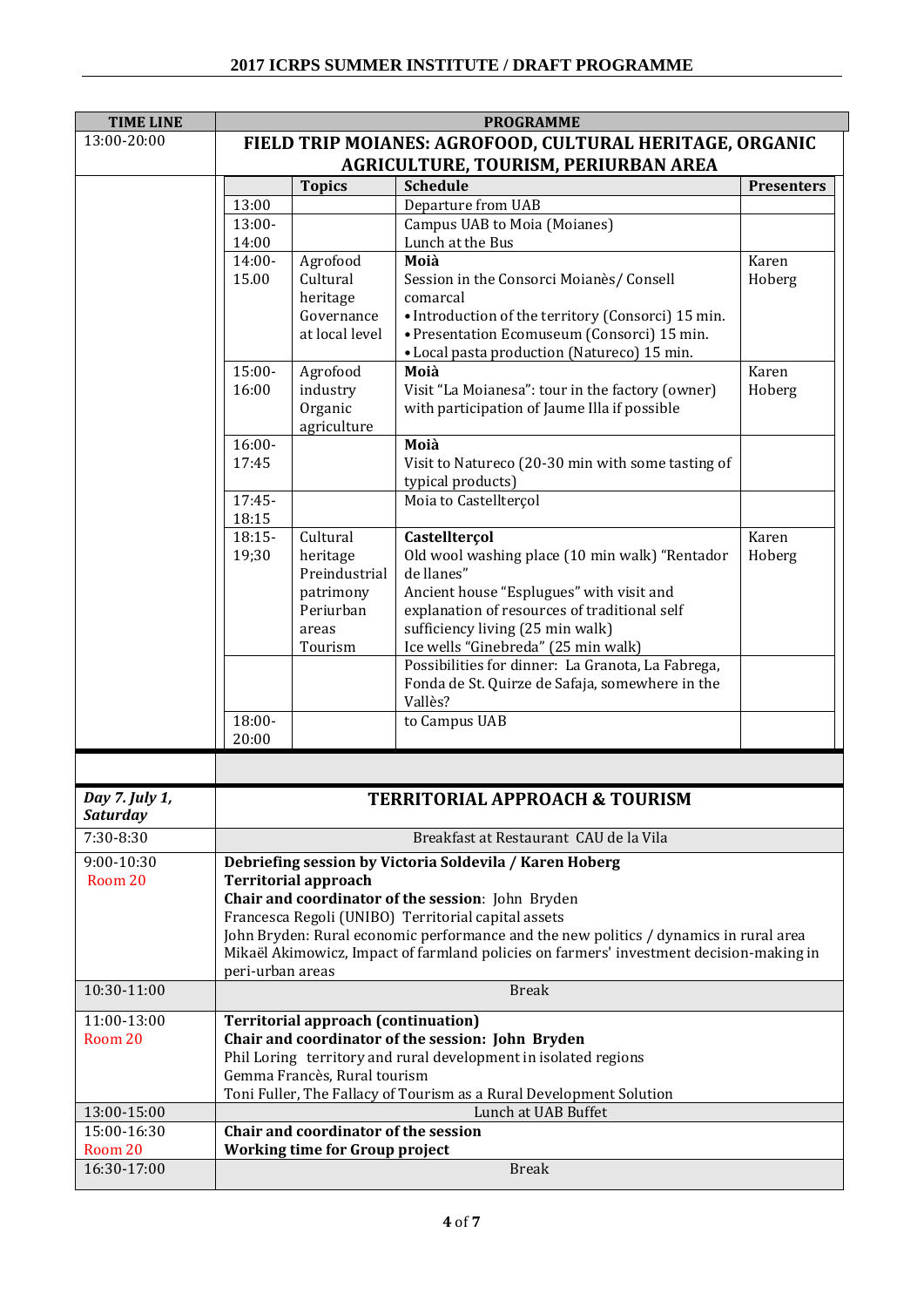| <b>TIME LINE</b>                | <b>PROGRAMME</b>                                                                                                                                        |
|---------------------------------|---------------------------------------------------------------------------------------------------------------------------------------------------------|
| 17:00-19:00                     | Chair and coordinator of the session                                                                                                                    |
| Room 20                         | <b>Working time for Group project</b>                                                                                                                   |
| 19.30<br>19:30                  | For students: Recreation group activity and dinner (to be organise by an alumni)<br>For faculties: Meeting and dinner in the restaurant of Campus Hotel |
|                                 |                                                                                                                                                         |
| Day 8. July 2,                  | <b>FREE DAY</b>                                                                                                                                         |
| <b>Sunday</b>                   |                                                                                                                                                         |
| 8.30-9:30                       | Breakfast at Restaurant CAU de la Vila                                                                                                                  |
| $9:30-$                         | Free day with different options                                                                                                                         |
|                                 | Lunch and dinner at CAU restaurant                                                                                                                      |
|                                 |                                                                                                                                                         |
| Day 9. July 3,                  | <b>CLIMATE CHANGE, FORESTY AND RENEWABLE ENERGY</b>                                                                                                     |
| <b>Monday</b><br>7:30-8:30      | Breakfast Restaurant CAU de la Vila                                                                                                                     |
| $9:00-10:30$                    | Chair and coordinator of the session: Karen Regsgaard                                                                                                   |
| Room 20                         | <b>Climate Change Adaptation, Policy, and Practice</b>                                                                                                  |
|                                 | Nuria Parpal (Diputació de Barcelona)                                                                                                                   |
|                                 | Francisco X. Aguilar (Missouri)                                                                                                                         |
|                                 | Fishing                                                                                                                                                 |
|                                 | Karen Regsgard (Nordregio) Marina cost management<br>Leader program for fisher                                                                          |
| 10:30-11:00                     | <b>Break</b>                                                                                                                                            |
| 1100-13:00                      | Chair and coordinator of the session: Karen Regsgaard                                                                                                   |
| Room 20                         | Karen Regsgard (Nordregio). Bioeconomy.                                                                                                                 |
|                                 | John Devlin (Guelph): Environmental Policy, The Politics of Environmental Assessment, The                                                               |
|                                 | Food-Water-Climate Nexus, The Environmentally Embedded Economy and the Ecological<br>Footprint                                                          |
| 13:00-15:00                     | Lunch                                                                                                                                                   |
| 15:00-17:00                     | Chair and coordinator of the session: Matteo Vittuari                                                                                                   |
| Room 20                         | <b>Renewable energy</b>                                                                                                                                 |
|                                 | Marco Pagani (UNIBO)                                                                                                                                    |
|                                 | Matteo Vittuari - Food waste - energy nexus                                                                                                             |
|                                 | John Bryden                                                                                                                                             |
|                                 | Phil Loring                                                                                                                                             |
|                                 | Forestry<br>Francisco X. Aguilar (Missouri)                                                                                                             |
| 17:00-19:00                     | ONLY FOR faculties involved: Matteo Vittuari, Marco Pagani and John Devlin.                                                                             |
|                                 | <b>ICRPS Book</b>                                                                                                                                       |
|                                 | Students: tutorial time                                                                                                                                 |
| $20.00 -$                       | Diner at CAU de la Vila                                                                                                                                 |
|                                 |                                                                                                                                                         |
| Day 10. July 4,                 | FIELD TRIP TO SOLSONES: THE TRADITIONAL CATALAN FARM                                                                                                    |
| <b>Tuesday</b><br>$7:00 - 8:00$ | Breakfast Restaurant CAU de la Vila                                                                                                                     |
|                                 |                                                                                                                                                         |
| 8:30-20:30                      | - Visits to Solsones county see program                                                                                                                 |
| 20:30                           | Diner                                                                                                                                                   |
|                                 |                                                                                                                                                         |
| Day 11. July 5,                 | MIGRATIONS / AGRICULTURAL POLICY AND TRADE                                                                                                              |
| Wednesday                       |                                                                                                                                                         |
| 7:30-8:30                       | Breakfast Restaurant CAU de la Vila                                                                                                                     |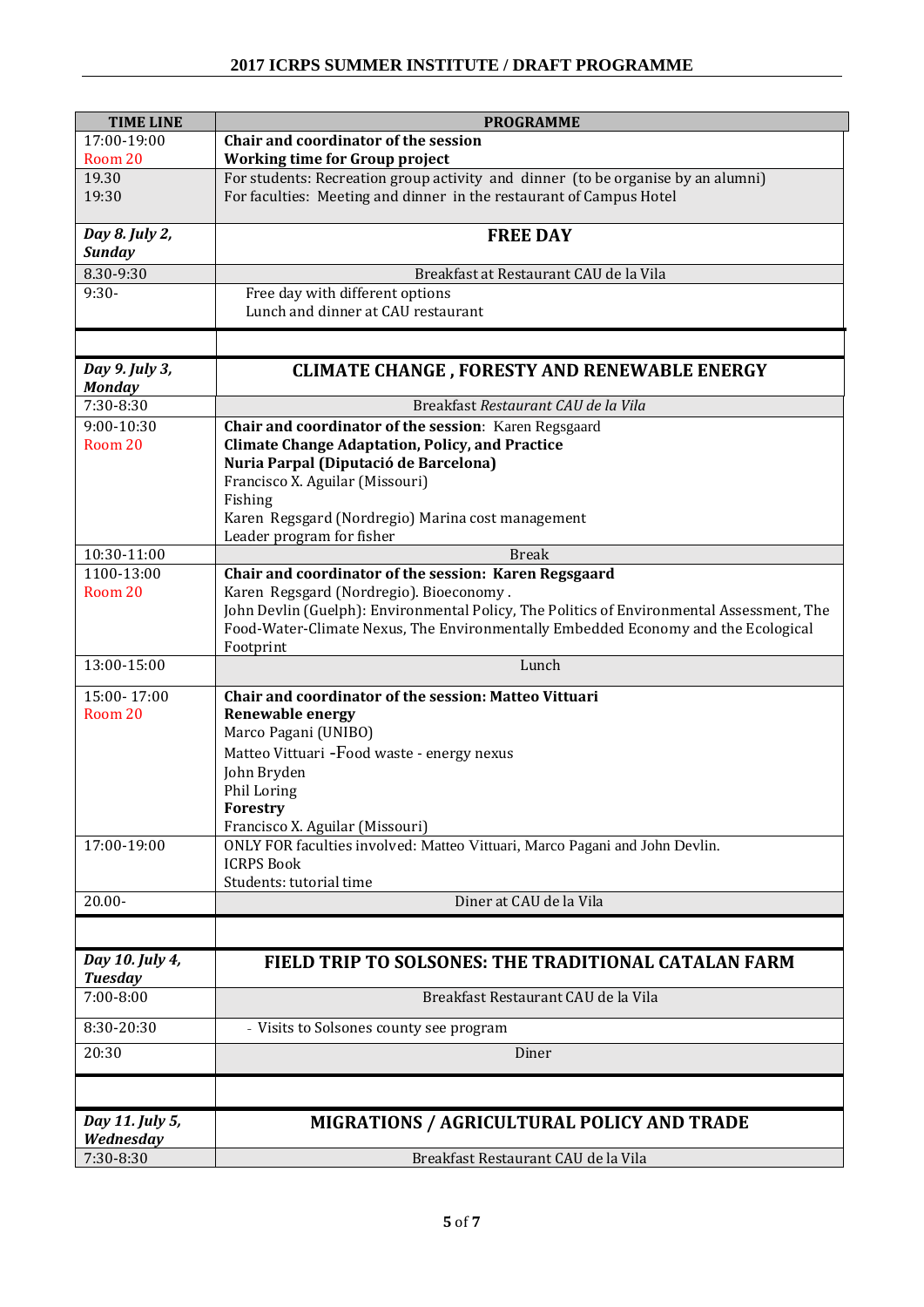## **2017 ICRPS SUMMER INSTITUTE / DRAFT PROGRAMME**

| <b>TIME LINE</b>                 | <b>PROGRAMME</b>                                                                                                                                           |
|----------------------------------|------------------------------------------------------------------------------------------------------------------------------------------------------------|
| $9:00 - 10:00$                   | <b>Debriefing session (Solsones)</b>                                                                                                                       |
| Room 20                          | Yancy Vaillant                                                                                                                                             |
| 10:00-10:30                      | <b>Break</b>                                                                                                                                               |
| 10:30-13:00                      | Chair and coordinator of the session: Philomena de Lima and Ricard Moren                                                                                   |
| Room 20                          | <b>Migrations</b><br>Philomena de Lima (UHI)                                                                                                               |
|                                  | Ricard Moren (UAB)                                                                                                                                         |
|                                  | Lidia Carvajal (UAEMex)                                                                                                                                    |
|                                  | <b>Bill Ashton (Brandon)</b>                                                                                                                               |
|                                  | Neus Monllor (Arrels a Taula)                                                                                                                              |
|                                  | Gemma Estany (Catalonian Association for Rural Initiatives-ARCA), Introducing the                                                                          |
|                                  | Odiseus Program, which is devoted to the return of native rural youth to rural areas after                                                                 |
|                                  | studying elsewhere<br>Maria Creuhet (Associació de Micropobles de Catalunya) & Eva Gómez (UPF), Introducing a                                              |
|                                  | research project on (international & internal) migration and sustainable development in                                                                    |
|                                  | small villages                                                                                                                                             |
| 13:00-15:00                      | Lunch                                                                                                                                                      |
| 15:00-18:00                      | <b>Chair and coordination: Matteo Vittuari</b>                                                                                                             |
| Room 20                          | <b>Food policies</b>                                                                                                                                       |
|                                  | Matteo Vittuari-Food Waste                                                                                                                                 |
|                                  | Willi Meyers-Food Security<br>Vicky Soldevila-Food Banks                                                                                                   |
|                                  |                                                                                                                                                            |
|                                  | Possible visit and dinner to Sant Cugat                                                                                                                    |
| 19:30                            | Dinner                                                                                                                                                     |
|                                  |                                                                                                                                                            |
|                                  |                                                                                                                                                            |
|                                  |                                                                                                                                                            |
| Day 12. July 6,                  | PERIURBAN AGRARIAN MANAGAMENT & FOOD POLICIES                                                                                                              |
| <b>Thursday</b><br>$7:00 - 8:00$ | Breakfast Restaurant CAU de la Vila                                                                                                                        |
| 8:30                             | Visits to Mercabarna and Agrarian Park Baix Llobregat                                                                                                      |
| $-13:00$                         | Organised by Gemma Frances                                                                                                                                 |
|                                  |                                                                                                                                                            |
| 13:00-14:00                      | Lunch at Agrarian Park Baix Llobregat                                                                                                                      |
| 15:00-16:30                      | <b>Chair and coordination: John Devlin</b>                                                                                                                 |
| Room 20                          | Periurban Agrarian Management                                                                                                                              |
|                                  | John Devlin (Guelph), Ontario Greenbelt and Oregon Farmland Protection                                                                                     |
|                                  | Xavier Recasens (UPC), The adaptation of urban farms to cities<br>Neus Monllor (Arrels a Taula), Metropolitan Agriculture: Granollers, agrarian ressources |
|                                  | and food production                                                                                                                                        |
| 16:30-17:00                      | <b>Break</b>                                                                                                                                               |
| 17:00-19:00                      | Chair and coordinator of the session: Willi Meyers                                                                                                         |
| Room 20                          | Agricultural policy & trade                                                                                                                                |
|                                  | Willi Meyers (Missouri)                                                                                                                                    |
|                                  | Lourdes Viladomiu (UAB)                                                                                                                                    |
|                                  | Jordi Rosell (UAB)<br>Thierno Thiam, Land reform                                                                                                           |
|                                  | Tony Fuller, Land Grabbing                                                                                                                                 |
| 20:00                            | Dinner at CAU de la Vila                                                                                                                                   |
|                                  |                                                                                                                                                            |
|                                  |                                                                                                                                                            |
| Day 13. July 7,<br><b>Friday</b> | <b>STUDENTS PRESENTATIONS AND FEEDBACK</b>                                                                                                                 |